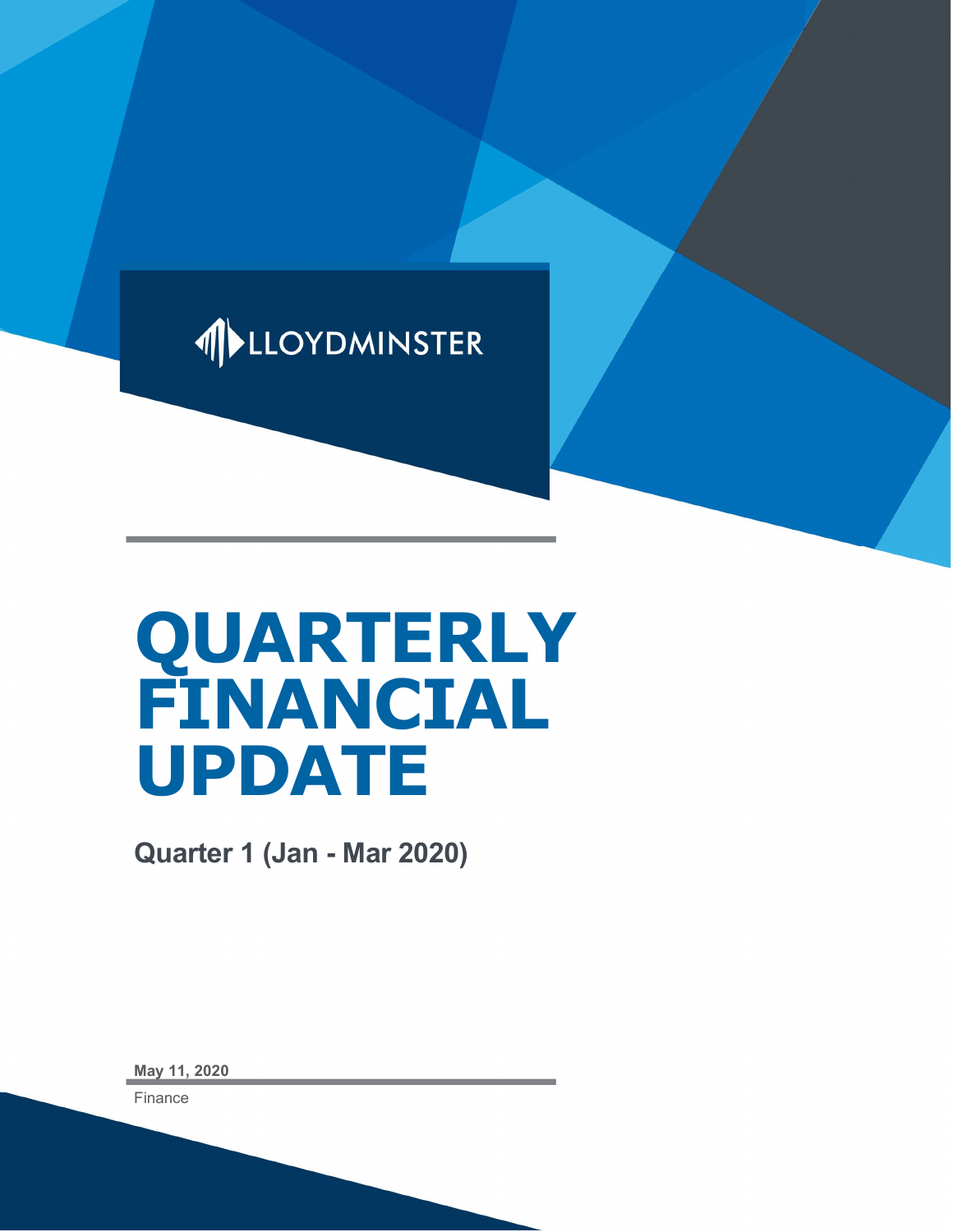

## STATEMENT OF FINANCIAL POSITION

|                                                                                 |    |                              |                 | <b>LLOYDMINSTER</b> |
|---------------------------------------------------------------------------------|----|------------------------------|-----------------|---------------------|
|                                                                                 |    |                              |                 |                     |
|                                                                                 |    |                              |                 |                     |
| <b>STATEMENT OF FINANCIAL POSITION</b>                                          |    |                              |                 |                     |
| As at March 31, 2020                                                            |    |                              |                 |                     |
|                                                                                 |    |                              |                 |                     |
|                                                                                 |    | Mar 31, 2020                 | Dec 31, 2019    | Mar 31, 2019        |
| <b>Financial Assets</b>                                                         |    |                              |                 |                     |
| Cash                                                                            | \$ | 19,375,280 \$                | 6,716,849 \$    | 25,386,825          |
| Short-Term Investments                                                          |    | 30,742,884                   | 49,932,575      | 29,017,952          |
| Land and Inventories for Resale                                                 |    | 17,438,077                   | 17,432,256      | 17,522,953          |
| Taxes Receivable and Grants in Lieu                                             |    | 2,139,624                    | 2,128,790       | 2,109,518           |
| Trade and Other Receivables                                                     |    | 3,140,402                    | 8,312,522       | 5,023,160           |
| Long-Term Investments                                                           |    | 16,287,625                   | 14,101,612      | 7,036,755           |
| <b>Total Financial Assets</b>                                                   | S  | 89,123,892 \$                | 98,624,604 \$   | 86,097,162          |
|                                                                                 |    |                              |                 |                     |
| <b>Financial Liabilities</b>                                                    |    |                              |                 |                     |
| Accounts Payable and Accrued Liabilities                                        | \$ | 3,847,217 \$                 | 7,714,154 \$    | 4,576,905           |
| Deferred Revenue                                                                |    | 6,239,598                    | 8,838,300       | 5,791,754           |
| Deposit Liabilities                                                             |    | 996,213                      | 992,405         | 971,139             |
| Employee Benefit Obligations                                                    |    | 1,032,993                    | 1,417,579       | 928,704             |
| <b>Other Current Liabilities</b>                                                |    |                              |                 | 21,119              |
| Long-Term Debt                                                                  |    | 32,224,271                   | 32,853,806      | 34,460,121          |
| <b>Contaminated Sites</b>                                                       |    | 304,824                      | 304,824         | 305,824             |
| Provision for Landfill Closure                                                  |    | 1,194,050                    | 1,194,050       | 1,219,223           |
| <b>Total Financial Liabilities</b>                                              | \$ | 45,839,166 \$                | 53,315,117 \$   | 48,274,790          |
| <b>Net Financial Assets</b>                                                     | \$ | 43,284,726 \$                | 45,309,486 \$   | 37,822,372          |
|                                                                                 |    |                              |                 |                     |
| <b>Non-Financial Assets</b>                                                     |    |                              |                 |                     |
| Inventory for Consumption                                                       | \$ | 971,514 \$                   | 950,410 \$      | 570,703             |
| <b>Prepaid Expenses</b>                                                         |    | 555,117                      | 449,262         | 307,175             |
| Tangible Capital Assets                                                         |    | 776,031,520                  | 776,032,474     | 745,163,675         |
| <b>Accumulated Depreciation</b>                                                 |    | (301, 132, 704)              | (295, 920, 360) | (274, 999, 498)     |
| Work in Progress                                                                |    | 5,677,519                    | 4,597,083       | 4,017,392           |
| <b>Total Non-Financial Assets</b>                                               |    | 482,102,965 \$               | 486,108,870 \$  | 475,059,447         |
| <b>Accumulated Surplus</b>                                                      |    | 525,387,692 \$               | 531,418,356 \$  | 512,881,819         |
| <b>Accumulated Surplus &amp; Reserves</b>                                       |    |                              |                 |                     |
| <b>Accumulated Surplus</b>                                                      |    |                              |                 |                     |
|                                                                                 | \$ | 476,331,577 \$               | 482,362,241 \$  | 472,780,405         |
| <b>Restricted Reserves</b>                                                      |    | 11,761,047                   | 11,761,047      | 10,251,485          |
| <b>Unrestricted Reserves</b><br><b>Total Accumulated Surplus &amp; Reserves</b> |    | 37,295,068<br>525,387,692 \$ | 37,295,068      | 29,849,929          |
|                                                                                 |    |                              | 531,418,356 \$  | 512,881,819         |

 $\overline{\phantom{a}}$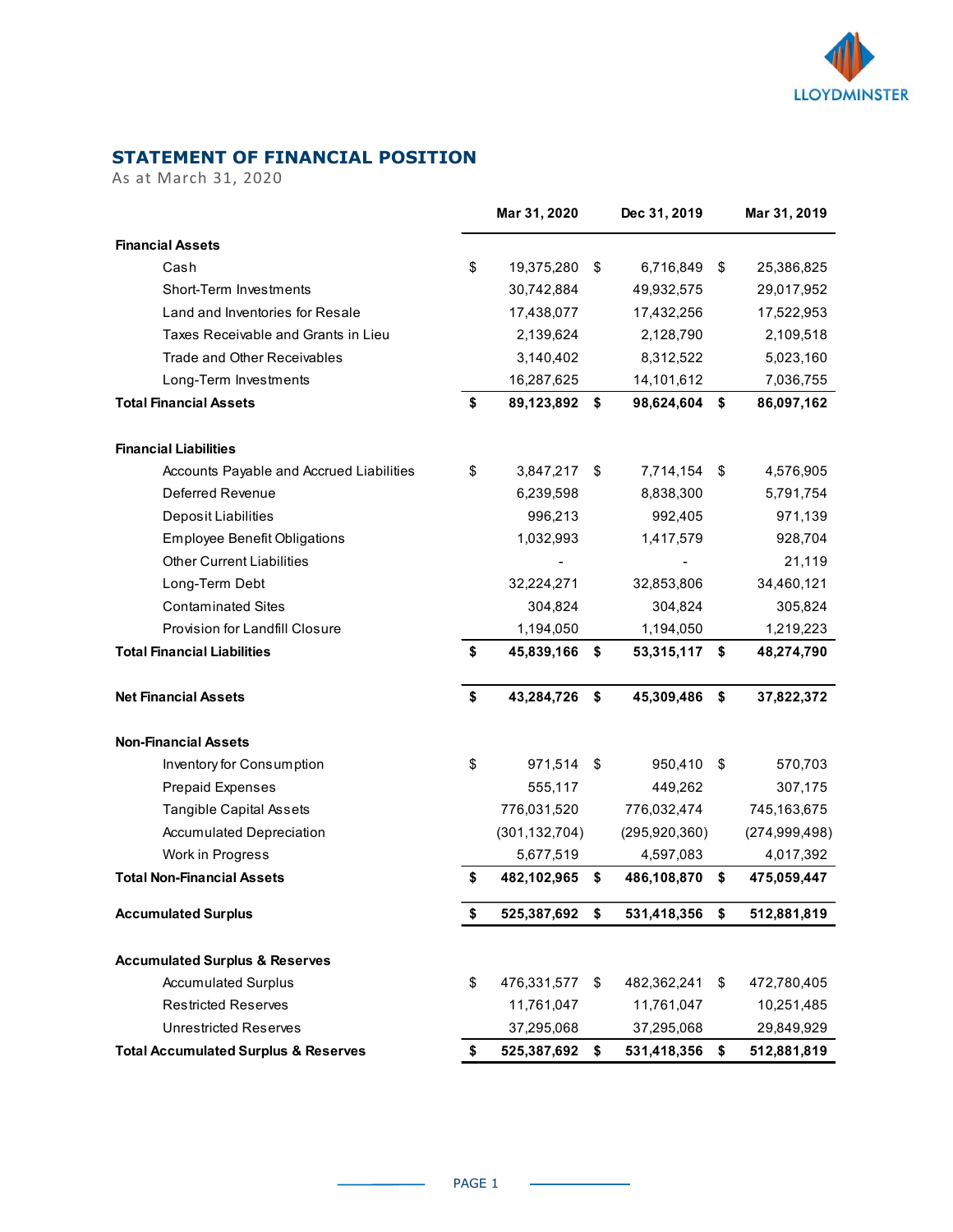

#### OPERATING BUDGET VS. ACTUAL

|                                                  |                   |                          |                        |                       | <b>LLOYDMINSTER</b> |
|--------------------------------------------------|-------------------|--------------------------|------------------------|-----------------------|---------------------|
|                                                  |                   |                          |                        |                       |                     |
|                                                  |                   |                          |                        |                       |                     |
|                                                  |                   |                          |                        |                       |                     |
| <b>OPERATING BUDGET VS. ACTUAL</b>               |                   |                          |                        |                       |                     |
| For the three-month period ending March 31, 2020 |                   |                          |                        |                       |                     |
|                                                  |                   |                          |                        |                       |                     |
|                                                  |                   |                          |                        |                       |                     |
|                                                  |                   | <b>Current Year</b>      |                        |                       | <b>Prior Year</b>   |
|                                                  |                   | 2020 Actuals 2020 Budget | Variance \$<br>(Budget | Variance %<br>(Budget | 2019 Actuals        |
|                                                  | (3 months)        | $(12$ months)            | <b>Remaining)</b>      | Spent)                | (3 months)          |
|                                                  |                   |                          |                        |                       |                     |
| <b>Revenues</b><br>Net Municipal Taxes           | \$2,181,253       | \$35,958,439             | \$33,777,186           | 6%                    | \$2,840,054         |
| User Fees & Sale of Goods                        | 7,128,018         | 33,254,472               | 26,126,454             | 21%                   | 7,799,055           |
| <b>Government Transfers</b>                      | 291,482           | 4,029,447                | 3,737,965              | 7%                    | 270,442             |
| Penalties and Cost of Taxes                      | 251,677           | 1,380,900                | 1,129,223              | 18%                   | 212,991             |
| <b>Licenses and Permits</b>                      | 555,111           | 938,017                  | 382,906                | 59%                   | 617,398             |
| Franchise and Concession Fees                    | 1,203,366         | 5,988,783                | 4,785,417              | 20%                   | 1,113,029           |
| Investment Income                                | 440,551           | 1,500,000                | 1,059,449              | 29%                   | 434,832             |
| Other Income                                     | 17,807            | 200                      | (17,607)               | 8903%                 | (263)               |
| Transfers from Reserves                          |                   | 759,197                  | 759,197                | 0%                    |                     |
| <b>Total Revenues</b>                            | \$12,069,264      | \$83,809,455             | \$71,740,191           | 14%                   | \$13,287,538        |
|                                                  |                   |                          |                        |                       |                     |
| <b>Expenditures</b>                              |                   |                          |                        |                       |                     |
| Salaries, Wages & Benefits                       | \$ 6,607,964      | \$32,505,023             | \$25,897,059           | 20%                   | \$5,867,471         |
| <b>Contracted Services</b>                       | 3,882,969         | 20,132,924               | 16,249,955             | 19%                   | 4,288,343           |
| <b>Goods and Materials</b>                       | 648,163           | 3,392,370                | 2,744,207              | 19%                   | 499,225             |
| Cost of Sales                                    | 2,312             | 1,356,594                | 1,354,283              | $0\%$                 | $\blacksquare$      |
| Transfers to Local Boards or Agencies            | 429,715           | 1,836,322                | 1,406,607              | 23%                   | 731,742             |
| Interest on Long-Term Debt                       | 230,413           | 906,394                  | 675,981                | 25%                   | 108,926             |
| Principal Debt Payments                          | 629,535           | 2,279,126                | 1,649,591              | 28%                   | 612,047             |
| <b>Bank Charges</b>                              | 2,184             | 65,840                   | 63,656                 | 3%                    | 394                 |
| <b>Utilities</b>                                 | 1,075,826         | 5,995,067                | 4,919,240              | 18%                   | 954,648             |
| Transfers to Reserves                            |                   | 15,231,701               | 15,231,701             | 0%                    |                     |
| <b>Bad Debt</b>                                  | $\blacksquare$    | 100,000                  | 100,000                | 0%                    | 905                 |
| <b>Total Expenditures</b>                        | \$13,509,081      | \$83,801,361             | \$70,292,280           | 16%                   | \$13,063,701        |
|                                                  |                   |                          |                        |                       |                     |
|                                                  | $$(1,439,817)$ \$ | 8,094                    | \$1,447,911            |                       |                     |
| Surplus/(Deficit)                                |                   |                          |                        |                       | 223,837             |

 $\sim$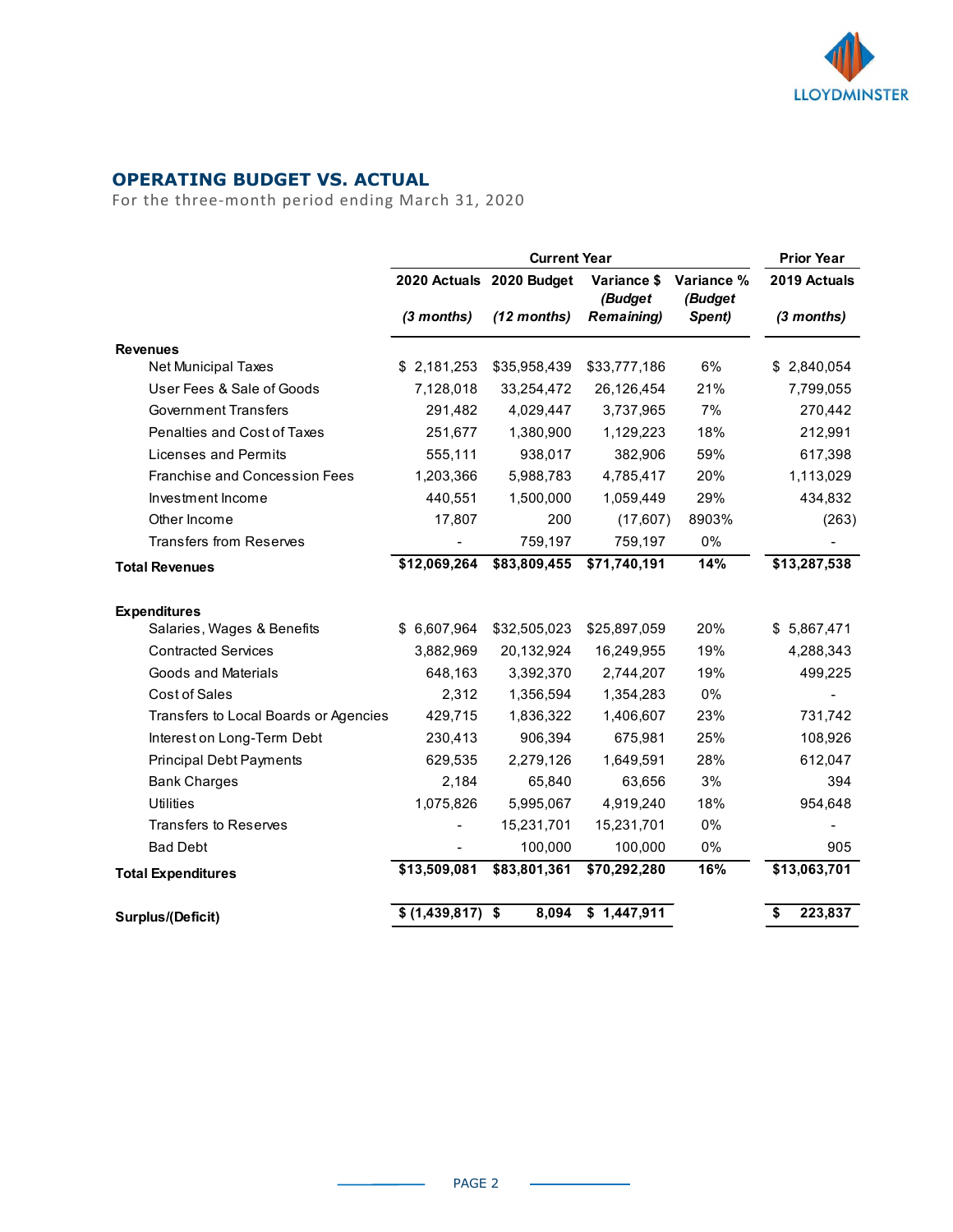

#### OPERATING BUDGET VS. ACTUAL BY DEPARTMENT

| <b>OPERATING BUDGET VS. ACTUAL BY DEPARTMENT</b><br>For the three-month period ending March 31, 2020 |                              |                            |                                        |                       |                        |
|------------------------------------------------------------------------------------------------------|------------------------------|----------------------------|----------------------------------------|-----------------------|------------------------|
|                                                                                                      |                              |                            |                                        |                       | <b>LLOYDMINSTER</b>    |
|                                                                                                      |                              |                            |                                        |                       |                        |
|                                                                                                      |                              |                            |                                        |                       |                        |
|                                                                                                      |                              |                            |                                        |                       |                        |
|                                                                                                      |                              |                            |                                        |                       |                        |
|                                                                                                      |                              |                            |                                        |                       |                        |
|                                                                                                      |                              |                            |                                        |                       |                        |
|                                                                                                      |                              |                            |                                        |                       |                        |
|                                                                                                      |                              |                            |                                        |                       |                        |
|                                                                                                      |                              | <b>Current Year</b>        |                                        |                       | <b>Prior Year</b>      |
|                                                                                                      | 2020 Actuals                 | 2020 Budget                | Variance \$<br>(Budget                 | Variance %<br>(Budget | 2019 Actuals           |
|                                                                                                      | (3 months)                   | (12 months)                | <b>Remaining)</b>                      | Spent)                | $(3$ months)           |
|                                                                                                      |                              |                            |                                        |                       |                        |
| <b>Revenues</b>                                                                                      |                              |                            |                                        |                       |                        |
| <b>General Government</b>                                                                            | \$4,806,880                  | \$47,386,323               | \$42,579,443                           | 10%                   | 5,397,722<br>\$        |
| <b>Protective Services</b>                                                                           | 225,967                      | 2,614,247                  | 2,388,280                              | 9%                    | 234,902                |
| <b>Transportation Services</b>                                                                       | 171,970                      | 819,521                    | 647,551                                | 21%                   | 184,005                |
| <b>Environmental Services</b>                                                                        | 5,521,372                    | 25,460,927                 | 19,939,555                             | 22%                   | 5,927,329              |
| Public Health and Welfare                                                                            | 148,287                      | 718,928                    | 570,641                                | 21%                   | 205,377                |
| Planning and Development                                                                             | 146,901                      | 1,698,021                  | 1,551,120                              | 9%                    | 162,754                |
| <b>Recreation and Culture</b>                                                                        | 1,047,887                    | 5,111,488                  | 4,063,601                              | 21%                   | 1,175,449              |
| <b>Total Revenues</b>                                                                                | \$12,069,264                 | \$83,809,455               | \$71,740,191                           | 14%                   | \$13,287,538           |
|                                                                                                      |                              |                            |                                        |                       |                        |
| <b>Expenditures</b>                                                                                  |                              |                            |                                        |                       |                        |
| <b>General Government</b><br><b>Protective Services</b>                                              | 2,559,388<br>\$<br>3,231,927 | \$23,215,410<br>14,824,694 | \$20,656,022                           | 11%<br>22%            | 3,183,646<br>\$        |
| <b>Transportation Services</b>                                                                       | 1,846,683                    | 11,896,463                 | 11,592,766<br>10,049,780               | 16%                   | 2,818,794<br>2,029,008 |
| <b>Environmental Services</b>                                                                        | 1,870,533                    | 12,553,006                 | 10,682,473                             | 15%                   | 1,235,870              |
| Public Health and Welfare                                                                            | 259,493                      | 1,221,015                  | 961,522                                | 21%                   | 552,874                |
| Planning and Development                                                                             | 710,162                      | 4,760,414                  | 4,050,253                              | 15%                   | 611,049                |
| <b>Recreation and Culture</b>                                                                        | 3,030,896                    | 15,330,359                 | 12,299,463                             | 20%                   | 2,632,460              |
| <b>Total Expenditures</b>                                                                            | \$13,509,081                 | \$83,801,361               | \$70,292,280                           | 16%                   | \$13,063,701           |
|                                                                                                      |                              |                            |                                        |                       |                        |
| Surplus/(Deficit)                                                                                    | $$(1,439,817)$ \$            | 8,094                      | 1,447,911<br>$\boldsymbol{\mathsf{s}}$ |                       | 223,837<br>S           |

 $\overline{\phantom{a}}$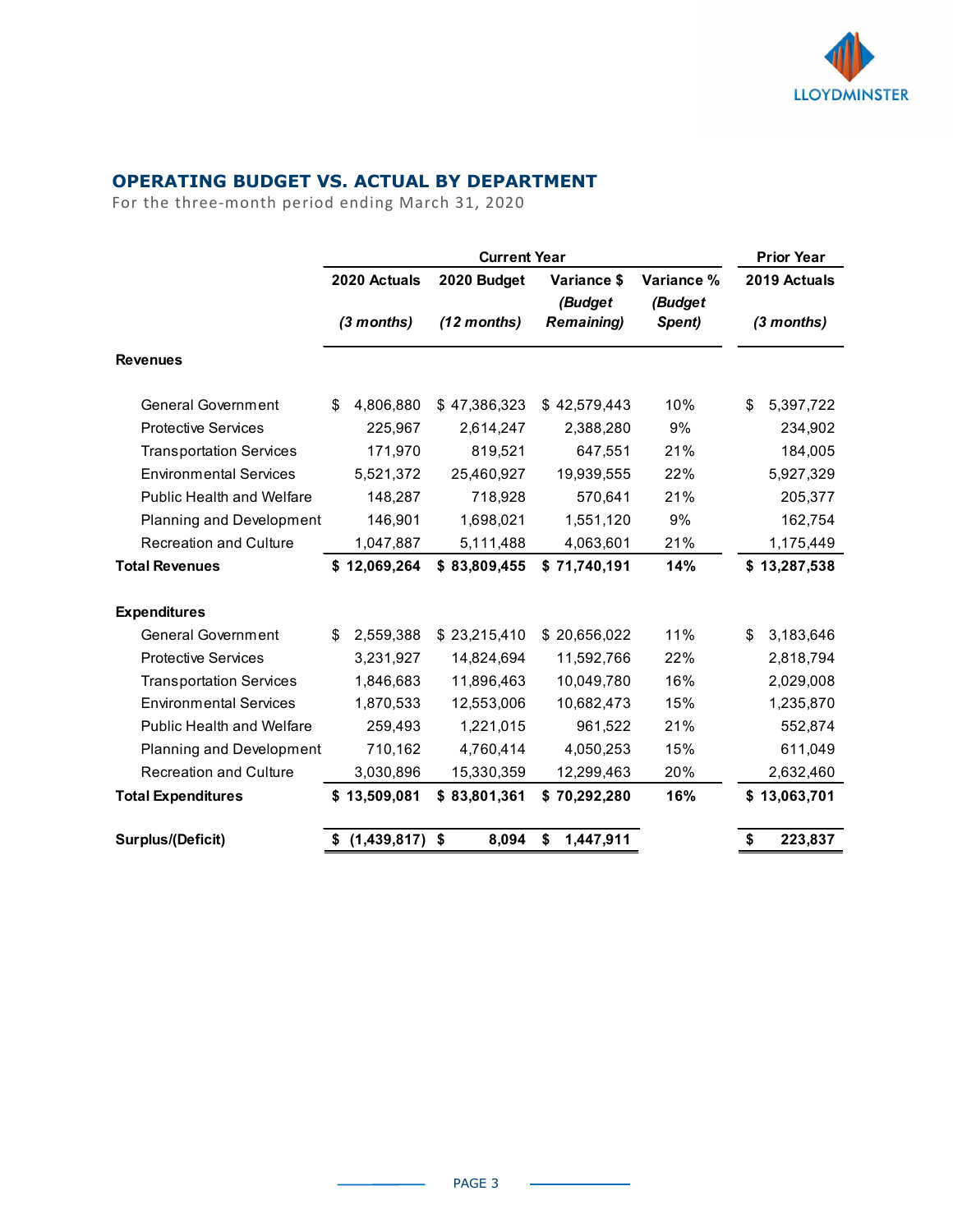

## CAPITAL BUDGET VS. ACTUAL

|                                                                                  |                                  |                                                  |                                                                                        |                          |                | <b>LLOYDMINSTER</b> |
|----------------------------------------------------------------------------------|----------------------------------|--------------------------------------------------|----------------------------------------------------------------------------------------|--------------------------|----------------|---------------------|
|                                                                                  |                                  |                                                  |                                                                                        |                          |                |                     |
|                                                                                  |                                  |                                                  |                                                                                        |                          |                |                     |
|                                                                                  |                                  |                                                  |                                                                                        |                          |                |                     |
|                                                                                  |                                  |                                                  |                                                                                        |                          |                |                     |
|                                                                                  |                                  |                                                  |                                                                                        |                          |                |                     |
|                                                                                  | <b>CAPITAL BUDGET VS. ACTUAL</b> |                                                  |                                                                                        |                          |                |                     |
|                                                                                  |                                  |                                                  |                                                                                        |                          |                |                     |
|                                                                                  |                                  | For the three-month period ending March 31, 2020 |                                                                                        |                          |                |                     |
|                                                                                  |                                  |                                                  |                                                                                        |                          |                |                     |
|                                                                                  |                                  |                                                  |                                                                                        |                          |                |                     |
| 2020 Budget                                                                      |                                  |                                                  |                                                                                        |                          |                |                     |
|                                                                                  | Project                          | <b>Actuals</b>                                   | <b>Budget</b>                                                                          | Variance \$              | Variance %     |                     |
|                                                                                  | Count                            | (3 months)                                       | (12 months)                                                                            | (Budget Remaining)       | (Budget Spent) |                     |
| Projects                                                                         |                                  |                                                  |                                                                                        |                          |                |                     |
| Complete                                                                         | 8                                | \$<br>605,334 \$                                 | 736,875 \$                                                                             | 131,541                  | 82%            |                     |
| In Progress                                                                      | 98                               | 471,389                                          | 31,245,134                                                                             | 30,773,745               | 2%             |                     |
| Not Started                                                                      | 69                               | 11,710                                           | 16,794,929                                                                             | 16,783,218               | 0%             |                     |
|                                                                                  |                                  |                                                  |                                                                                        |                          |                |                     |
|                                                                                  |                                  |                                                  |                                                                                        |                          |                |                     |
|                                                                                  | $\frac{175}{175}$                | \$<br>1,088,433 \$                               | 48,776,938 \$                                                                          | 47,688,505               | 2%             |                     |
|                                                                                  |                                  |                                                  |                                                                                        |                          |                |                     |
|                                                                                  |                                  |                                                  |                                                                                        |                          |                |                     |
|                                                                                  |                                  |                                                  | For a detailed list of the 2020 capital budget vs. actual, please refer to Appendix 1. |                          |                |                     |
|                                                                                  |                                  |                                                  |                                                                                        |                          |                |                     |
|                                                                                  |                                  |                                                  |                                                                                        |                          |                |                     |
|                                                                                  |                                  |                                                  |                                                                                        |                          |                |                     |
|                                                                                  | Project                          | <b>Actuals</b>                                   | <b>Budget</b>                                                                          | Variance \$              | Variance %     |                     |
|                                                                                  | Count                            | (3 months)                                       | (12 months)                                                                            | (Budget Remaining)       | (Budget Spent) |                     |
|                                                                                  |                                  |                                                  |                                                                                        |                          |                |                     |
| Complete                                                                         | 6                                | \$<br>106,797 \$                                 | 107,768 \$                                                                             | 971                      | 99%            |                     |
| In Progress                                                                      | 33                               | 3,567,907                                        | 28,212,987                                                                             | 24,645,080               | 13%            |                     |
| Not Started                                                                      | 160                              |                                                  |                                                                                        |                          | $0\%$          |                     |
| <b>Total Projects</b><br>2019 Budget<br><b>Projects</b><br><b>Total Projects</b> | 199                              | \$<br>$3,674,704$ \$                             | 20,952,638<br>49,273,393 \$                                                            | 20,952,638<br>45,598,689 | 7%             |                     |

#### 2019 Budget

|                       | <b>Project</b> | <b>Actuals</b> |            |    | <b>Budget</b> | Variance \$        | Variance %     |  |  |
|-----------------------|----------------|----------------|------------|----|---------------|--------------------|----------------|--|--|
|                       | Count          |                | (3 months) |    | (12 months)   | (Budget Remaining) | (Budget Spent) |  |  |
| <b>Projects</b>       |                |                |            |    |               |                    |                |  |  |
| Complete              | 6              | \$             | 106.797    | \$ | 107.768       | 971                | 99%            |  |  |
| In Progress           | 33             |                | 3.567.907  |    | 28.212.987    | 24.645.080         | 13%            |  |  |
| Not Started           | 160            |                |            |    | 20.952.638    | 20.952.638         | 0%             |  |  |
| <b>Total Projects</b> | 199            | S              | 3,674,704  | S  | 49,273,393    | 45,598,689         | 7%             |  |  |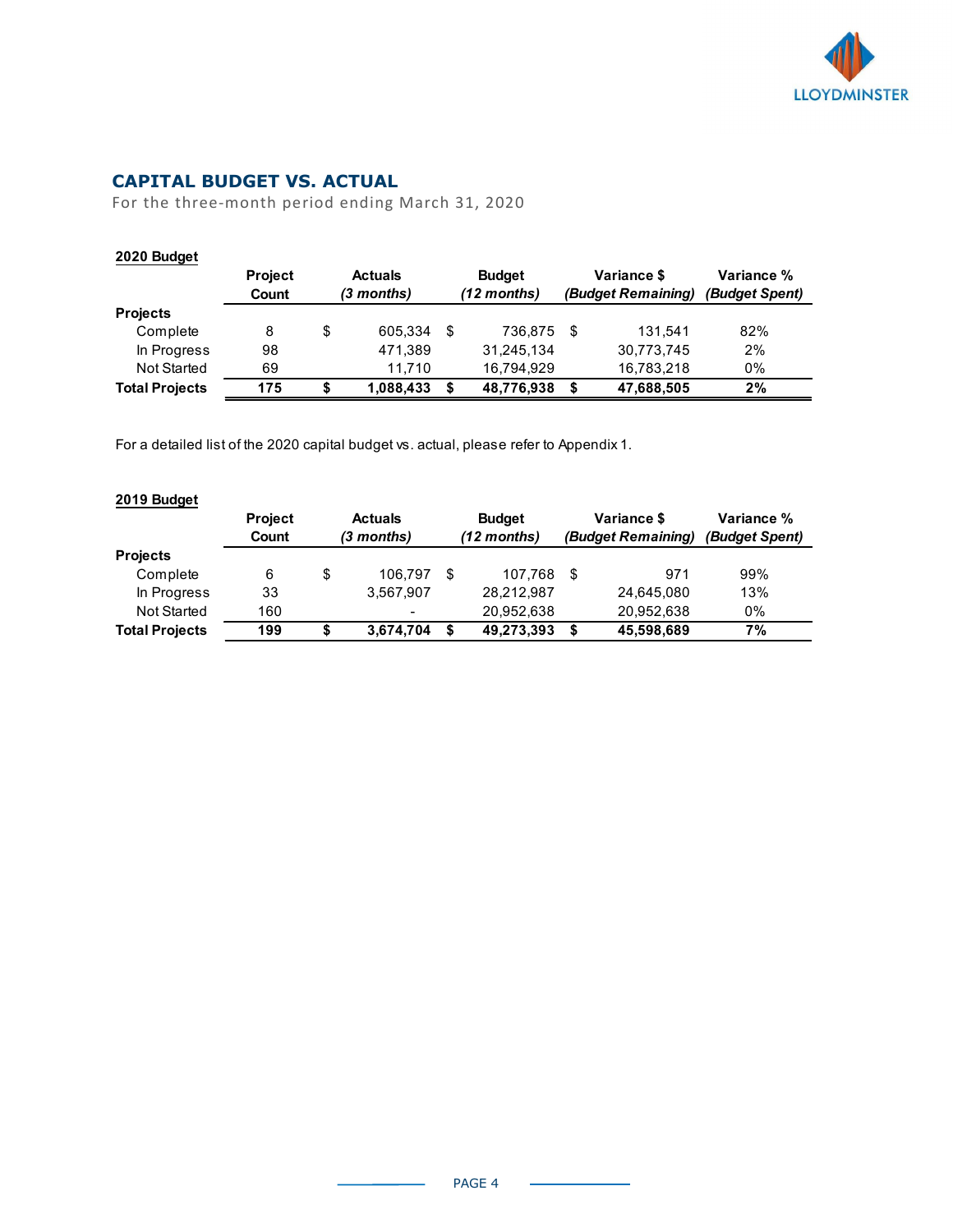#### **APPENDIX 1 - CAPITAL BUDGET VS. ACTUAL DETAILED LIST**

For the three-month period ending March 31, 2020

|                                                                                                                              | <b>Actuals</b><br>(3 months)    | <b>Budget</b><br>(12 months) | Variance \$<br>(Budget Remaining) | Variance %<br>(Budget Spent) | Project<br><b>Status</b>   |
|------------------------------------------------------------------------------------------------------------------------------|---------------------------------|------------------------------|-----------------------------------|------------------------------|----------------------------|
| Capital Projects & One-Time Expenditures                                                                                     |                                 |                              |                                   |                              |                            |
| 1813212 - IT - Application Software (Recreation Software)                                                                    |                                 | 55,000                       | 55,000                            | 0%                           | Not Started                |
| 1813217 - IT - Application Software (Pearl Timesheet Enhancement)                                                            | 968                             | 10,000                       | 9,033                             | 10%                          | Not Started                |
| 1813602 - Engineering - Wastewater Treatment Plant                                                                           | 29,361<br>٠                     | 10,734,483                   | 10,705,122                        | 0%                           | In Progress                |
| 1813604 - Engineering - Neale Edmunds Control Structure Imrovements<br>1813615 - Engineering - River Intake Dam Construction | 4,568                           | 64,130<br>62,977             | 64,130<br>58,410                  | 0%<br>7%                     | In Progress<br>In Progress |
| 1813616 - Engineering - Sanitary Main Replacement (36-40 St/48 Ave)                                                          | 484                             | 605                          | 121                               | 80%                          | Complete                   |
| 1813618 - Engineering - Drainage Channel Improvements (East, Lake K)                                                         | 1,683                           | 664,109                      | 662,426                           | 0%                           | In Progress                |
| 1813620 - Engineering - Leachate Managment System                                                                            | 9,768                           | 133,845                      | 124,077                           | 7%                           | In Progress                |
| 1813621 - Engineering - Grading & Ditch Work (67 St)                                                                         |                                 | 4,851                        | 4,851                             | 0%                           | In Progress                |
| 1813622 - Engineering - Parkview Storm Water Management Pond                                                                 |                                 | 60,436                       | 60,436                            | 0%                           | In Progress                |
| 1834001 - Airport - Generator                                                                                                | 28,138                          | 118,484                      | 90,346                            | 24%                          | In Progress                |
| 1834004 - Airport - Taxiway Rehabilitation                                                                                   | 5,044                           | 90,968                       | 85,924                            | 6%                           | In Progress                |
| 1834005 - Airport - Runway Rehabilitation                                                                                    | ٠                               | 1,667,402                    | 1,667,402                         | 0%                           | In Progress                |
| 1841107 - Water Treatment Plant - Chemical Feeder System (Carbon)                                                            |                                 | 205,000                      | 205,000                           | 0%                           | In Progress                |
| 1841108 - Water Treatment Plant - Chemical Feeder System (Lime)                                                              | ÷                               | 195,000                      | 195,000                           | 0%                           | In Progress                |
| 1842102 - Wastewater Treatment Plant - Lagoon Desludging                                                                     | $\overline{a}$                  | 504,877                      | 504,877                           | 0%                           | In Progress                |
| 1842106 - Wastewater Treatment Plant - SCADA Historian Set-Up                                                                | 261                             | 14,110                       | 13,849                            | 2%                           | In Progress                |
| 1842107 - Wastewater Treatment Plant - Baffle Curtain Replacement                                                            | ÷                               | 66,600                       | 66,600                            | 0%                           | In Progress                |
| 1843004 - Landfill - Residential Limit Program                                                                               |                                 | 10,000                       | 10,000                            | 0%                           | In Progress                |
| 1854001 - Cemetery - Cemetery Study                                                                                          |                                 | 50,000                       | 50,000                            | 0%                           | In Progress                |
| 1861204 - Land Division - North East Area Structure Plan                                                                     |                                 | 67,021                       | 67,021                            | 0%                           | Not Started                |
| 1861307 - BM - Furniture Replacement                                                                                         | $\overline{a}$                  | 3,737                        | 3,737                             | 0%                           | Not Started                |
| 1871203 - Parks - Beautification Projects                                                                                    |                                 | 8,507                        | 8,507                             | 0%                           | Not Started                |
| 1873101 - LGCC - Irrigation System Upgrade                                                                                   | ÷                               | 93,033                       | 93,033                            | 0%                           | In Progress                |
| 1873319 - SSC - Interior Renovations - Fitness Gym Turnstile                                                                 | 2,775                           | 15,000                       | 15,000                            | 0%<br>36%                    | In Progress                |
| 1912001 - Study/Plan - Document Management Review<br>1913211 - IT - Application Software (Golf Course Management Software)   | ÷                               | 7,725<br>15,000              | 4,950<br>15,000                   | 0%                           | In Progress<br>Not Started |
| 1913212 - IT - Security Upgrades (LFILL - Cameras)                                                                           |                                 | 15,000                       | 15,000                            | 0%                           | Not Started                |
| 1913213 - IT - Security Upgrades (River Intake - Cameras)                                                                    |                                 | 15,000                       | 15,000                            | 0%                           | Not Started                |
| 1913215 - IT - Security Upgrades (SSC - Cameras)                                                                             | 14,286                          | 15,000                       | 714                               | 95%                          | In Progress                |
| 1913216 - IT - Security Upgrades (LGCC - Maintenance Shop)                                                                   | 5,845                           | 6,500                        | 655                               | 90%                          | In Progress                |
| 1913607 - Engineering - GIS Strategic Plan                                                                                   | 4,000                           | $\overline{\phantom{a}}$     | (4,000)                           | 100%                         | Not Started                |
| 1913609 - Engineering - Traffic Signal Network Timing & Coordination                                                         | 2,399                           | 141,180                      | 138,781                           | 2%                           | In Progress                |
| 1913610 - Engineering - Drainage Improvement (75 Avenue / 29-44Street)                                                       |                                 | 285,948                      | 285,948                           | 0%                           | In Progress                |
| 1913611 - Engineering - Neale Edmunds Storm System Improvements                                                              | 164,003                         | 250,000                      | 85,997                            | 66%                          | Complete                   |
| 1913612 - Engineering - Permanent Rain Gauge Installations                                                                   | ٠                               | 10,000                       | 10,000                            | 0%                           | In Progress                |
| 1913620 - Engineering - 2019 Street Improvement Program                                                                      | 2,788                           | 1,150,692                    | 1,147,904                         | 0%                           | In Progress                |
| 1913621 - Engineering - 2019 Water & Sewer Replacement Program                                                               | ÷,                              | 504,273                      | 504,273                           | 0%                           | In Progress                |
| 1913623 - Engineering - Traffic Signal Installation - Commercial Development (75 Avenue)                                     | 23,229                          | 58,773                       | 35,544                            | 40%                          | In Progress                |
| 1913624 - Engineering - Dangerous Goods /Truck Route Establishment                                                           | 30,123                          | 67,611                       | 37,488                            | 45%                          | In Progress                |
| 1913640 - Sidewalk & Road Condition Survey: 2-3 & 3-3                                                                        | $\centering \label{eq:reduced}$ | 120,000                      | 120,000                           | 0%                           | In Progress                |
| 1922002 - Bylaw - Speed Reduction Initiative                                                                                 | 6,368                           | 8,156                        | 1,789                             | 78%                          | In Progress                |
| 1923002 - Fire Master Plan                                                                                                   | 2,900                           | 22,958                       | 20,058                            | 13%                          | Not Started                |
| 1931203 - Fleet - F250 Truck (1) (Unit 23-42)                                                                                | ٠                               | 9,491                        | 9,491                             | 0%                           | In Progress                |
| 1931204 - Fleet - Ice Resurfacer                                                                                             | ٠                               | 135,000                      | 135,000                           | 0%                           | In Progress                |
| 1931206 - Fleet - F850 Tandem Truck (2) (Units 27-12 and/or 27-13 and/or 27                                                  | 116,500                         | 177,983                      | 61,483                            | 65%                          | Complete                   |
| 1931214 - Fleet - F250 Truck (1) (Unit 23-45)<br>1931215 - Fleet - Replace Truck converted to Photo Radar (Unit 21-33)       | 38,472                          | 45,000                       | 6,528                             | 85%                          | Complete                   |
| 1941101 - River Intake- LLP 102 Motor and Pump Rebuild                                                                       |                                 | 45,000<br>35,000             | 45,000<br>35,000                  | 0%<br>0%                     | In Progress<br>In Progress |
| 1941102 - Water Treatment Plant - Clarifier Drive Replacement                                                                |                                 | 190,000                      | 190,000                           | 0%                           | Not Started                |
| 1941106 - West End Reservoir - Chlorine System Replacement                                                                   |                                 | 7,140                        | 7,140                             | 0%                           | In Progress                |
| 1941110 - Husky Pumphouse - Communication Improvements                                                                       |                                 | 54,000                       | 54,000                            | 0%                           | Not Started                |
| 1941111 - River Intake - Site Access Road Improvement                                                                        |                                 | 86,000                       | 86,000                            | 0%                           | Not Started                |
| 1943003 - Landfill - F250 Trucks (2)                                                                                         | 78,051                          | 86,000                       | 7,949                             | 91%                          | Complete                   |
| 1961002 - Study/Plan - Downtown Area Redevelopment Plan (DARP)                                                               |                                 | 73,371                       | 73,371                            | 0%                           | Not Started                |
| 1961003 - Study/Plan - Joint Growth Study                                                                                    |                                 | 22,840                       | 22,840                            | 0%                           | Not Started                |
| 1961203 - Land Division - Martin Browne/Outdoor Redevelopment Plan                                                           | 7,338                           | 40,600                       | 33,262                            | 18%                          | In Progress                |
| 1961208 - Land Division - Contaminated Lot Cleanup (Old City Shop)                                                           | $\overline{a}$                  | 300,000                      | 300,000                           | 0%                           | Not Started                |
| 1961305 - BM - City Hall - Washroom Rehabilitation                                                                           | 60                              | 33,964                       | 33,904                            | 0%                           | In Progress                |
| 1963004 - Economic Development - Entrance Signs & Placemaking                                                                |                                 | 250,000                      | 250,000                           | 0%                           | In Progress                |
| 1963006 - Study/Plan - Lloydminster Regional Airport Aerotropolis Viability Study                                            | 35,735                          | 64,102                       | 28,367                            | 56%                          | in Progress                |
| 1971209 - Study/Plan - Ball Diamond Complex Site Plan                                                                        |                                 | 100,000                      | 100,000                           | 0%                           | Not Started                |
| 1973011 - Study/Plan - Aquatic Centre Feasibility Study                                                                      | 12,596                          | 78,404                       | 65,808                            | 16%                          | In Progress                |
| 1973012 - Study/Plan - BioClean Aquatic Centre Building Assessment                                                           |                                 | 6,692                        | 6,692                             | 0%                           | Not Started                |
| 1973112 - LGCC - Practice Green Reconstruction                                                                               | ÷,                              | 40,000                       | 40,000                            | 0%                           | Not Started                |
| 1973113 - LGCC - PA System                                                                                                   |                                 | 25,000                       | 25,000                            | 0%                           | In Progress                |
| 1973122 - LGCC - Lift & Automatic Door Upgrade                                                                               | 6,418                           | 15,865                       | 9,447                             | 40%                          | In Progress                |
| 1973314 - Plant Operators - SSC - Heat Exchanger Rebuilds (Plant Room)                                                       | ٠                               | 21,582                       | 21,582                            | 0%                           | In Progress                |
| 1973360 - SSC - Compressor 1 Complete Rebuilt (On-going)                                                                     | 14,952                          | 17,000                       | 2,048                             | 88%                          | Complete                   |
| 1974020 - Recreation & Culture - 2020 Summer Games                                                                           | $\overline{a}$                  | 250,000                      | 250,000                           | 0%                           | Not Started                |
| 2013221 - IT - Sharepoint Migration                                                                                          | 3,055                           | 45,000                       | 41,945                            | 7%                           | Not Started                |
| 2013222 - IT - Data Centre Refresh<br>2013223 - IT - Enterprise Backup Software                                              | ÷                               | 300,000<br>50,000            | 300,000<br>50,000                 | 0%<br>0%                     | Not Started                |
| 2013224 - IT - Network Hardware                                                                                              | 788                             | 31,000                       | 30,212                            | 3%                           | Not Started<br>Not Started |
| 2013225 - IT - Desktop Hardware                                                                                              | 62,176                          | 70,000                       | 7,824                             | 89%                          | In Progress                |
| 2013226 - IT - Multi-Function Printers                                                                                       |                                 | 5,000                        | 5,000                             | 0%                           | Not Started                |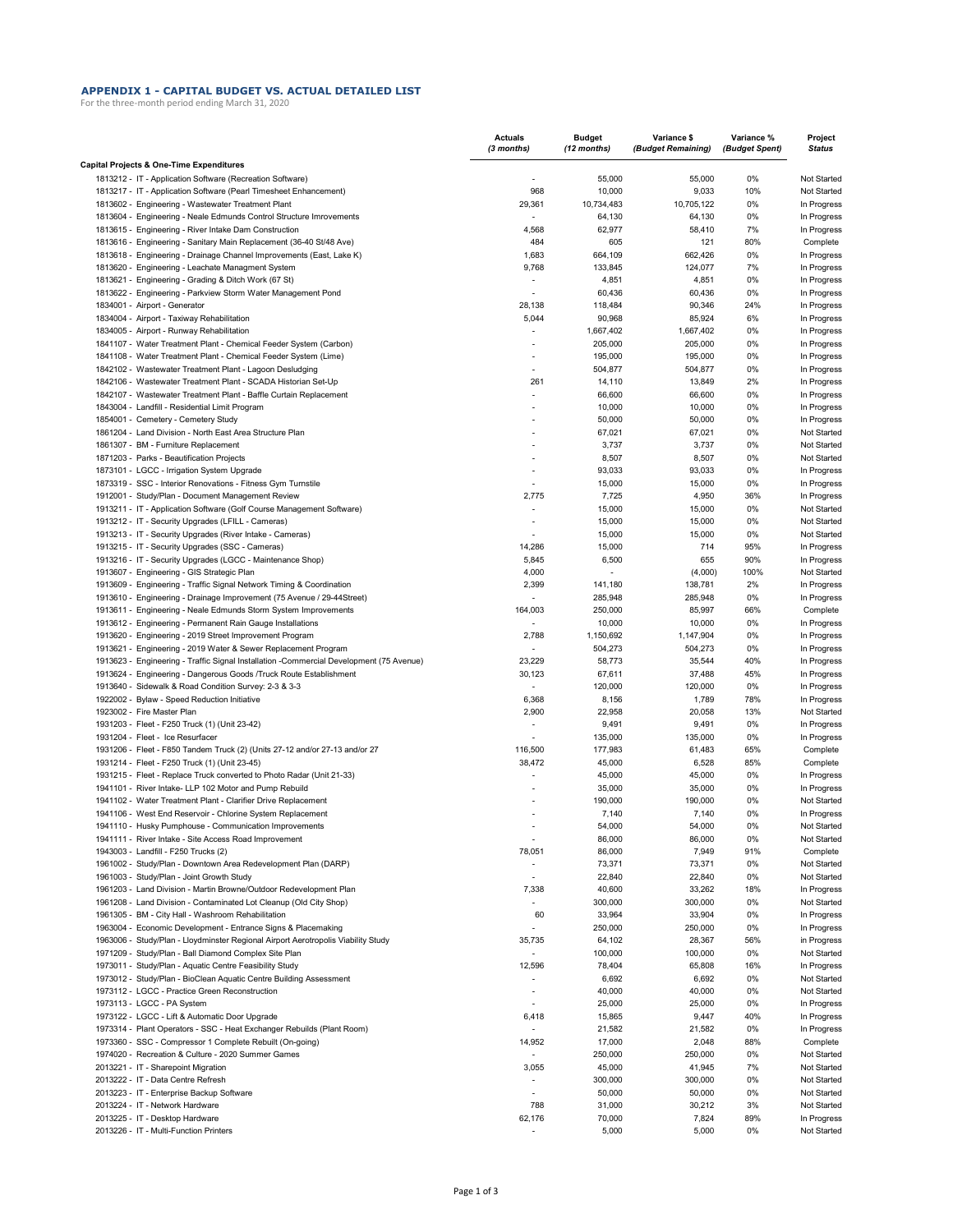|                                                                                                                                  | <b>Actuals</b><br>(3 months) | <b>Budget</b><br>(12 months) | Variance \$<br>(Budget Remaining) | Variance %<br>(Budget Spent) | Project<br><b>Status</b>   |
|----------------------------------------------------------------------------------------------------------------------------------|------------------------------|------------------------------|-----------------------------------|------------------------------|----------------------------|
| Capital Projects & One-Time Expenditures                                                                                         |                              |                              |                                   |                              |                            |
| 2013402 - Finance - Desks & Office                                                                                               |                              | 15,000                       | 15,000                            | 0%                           | Not Started                |
| 2013501 - Safety - AB One Call - Line Registration<br>2013601 - 2020 Sanitary Main Replacement Program - Phase II - Construction |                              | 15,000<br>1,800,000          | 15,000<br>1,800,000               | 0%<br>0%                     | Not Started<br>In Progress |
| 2013602 - River Intake Dam - Construction                                                                                        |                              | 1,460,000                    | 1,460,000                         | 0%                           | In Progress                |
| 2013604 - Central Business District Replacement Program - Planning and Design Services (Underground Assess.)                     |                              | 300,000                      | 300,000                           | 0%                           | In Progress                |
| 2013606 - Northwest Drainage Channel - Phase II - Construction                                                                   | ٠                            | 1,200,000                    | 1,200,000                         | 0%                           | In Progress                |
| 2013607 - East Drainage Channel Improvements (Lake J Control Structure) - Phase II - Construction                                | ٠                            | 1,600,000                    | 1,600,000                         | 0%                           | Not Started                |
| 2013608 - 2020 Street Improvement Program - Construction                                                                         | 4,087                        | 1,500,000                    | 1,495,913                         | 0%                           | In Progress                |
| 2013610 - 50 Avenue (Highway 17) - Timing and Coordination Improvements - Construction                                           |                              | 425,000                      | 425,000                           | 0%                           | In Progress                |
| 2013611 - 2020 Traffic Signal Hardware Improvement Program - Construction                                                        |                              | 375,000                      | 375,000                           | 0%                           | In Progress                |
| 2013613 - Lloydminster Helipad Crossing Improvements - Construction                                                              |                              | 20,000                       | 20,000                            | 0%                           | In Progress                |
| 2013615 - Trails and Sidewalk Master Plan                                                                                        |                              | 150,000                      | 150,000                           | 0%                           | In Progress                |
| 2013616 - Bud Miller All Seasons Park Entrance Walking Trail Adjustments - Design & Construction                                 | ٠                            | 150,000                      | 150,000                           | 0%                           | In Progress                |
| 2013619 - Lakeland College & 22 Street Walking Trail Rehabilitation - Construction                                               |                              | 150,000                      | 150,000                           | 0%                           | In Progress                |
| 2013620 - Engineering - 2020 Street Improvement Program                                                                          | 7,728                        | 186,443                      | 178,715                           | 4%                           | In Progress                |
| 2013621 - 2020 Water and Sewer Replacement Program - Construction                                                                |                              | 1,200,000                    | 1,200,000                         | 0%                           | In Progress                |
| 2013622 - VLA (Veteran's Land Act) Soccer Field Parking Lot                                                                      | ٠                            | 12,000                       | 12,000                            | 0%                           | Not Started                |
| 2013623 - Community Services Building and Site Demolition                                                                        | ÷,                           | 350,000                      | 350,000                           | 0%                           | In Progress                |
| 2013631 - Engineering - 2020 Water & Sewer Replacement Program                                                                   | 9,039                        | 54,880                       | 45,841                            | 16%                          | In Progress                |
| 2021001 - RCMP - ALERT Retrofit                                                                                                  |                              | 470,000                      | 470,000                           | 0%                           | Not Started                |
| 2022002 - AFRRCS - Mobile Radios                                                                                                 |                              | 15,825                       | 15,825                            | 0%                           | Not Started                |
| 2022003 - Emergency Equipment                                                                                                    |                              | 16,700                       | 16,700                            | 0%                           | Not Started                |
| 2022050 - Bylaw - SUV                                                                                                            |                              | 40,000                       | 40,000                            | 0%                           | In Progress                |
| 2023001 - Fire - Annual Equipment Replacement                                                                                    |                              | 55,000                       | 55,000                            | 0%                           | Not Started                |
| 2023002 - Fire - Fire Station #1 Construction                                                                                    |                              | 8,500,000                    | 8,500,000                         | 0%                           | Not Started                |
| 2023004 - AFRRCS Radio Integration (portables)                                                                                   |                              | 100,000                      | 100,000                           | 0%                           | Not Started                |
| 2031201 - Fleet - GPS for Units                                                                                                  |                              | 50,000                       | 50,000                            | 0%                           | In Progress                |
| 2032002 - Roads - ATCO Light Retrofit                                                                                            |                              | 17,380                       | 17,380                            | 0%                           | Not Started                |
| 2032050 - Roads - 1/2 TON TRUCK                                                                                                  |                              | 39,000                       | 39,000                            | 0%                           | Not Started                |
| 2032052 - Roads - 1.5 TON TRUCK                                                                                                  |                              | 70,000                       | 70,000                            | 0%                           | In Progress                |
| 2032055 - Roads - SINGLE AXLE TRUCK                                                                                              |                              | 310,000                      | 310,000                           | 0%                           | In Progress                |
| 2034001 - Airport - Snow Plow Truck Replacement                                                                                  |                              | 253,000                      | 253,000                           | 0%                           | Not Started                |
| 2034002 - Airport - Grader                                                                                                       |                              | 329,000                      | 329,000                           | 0%                           | Not Started                |
| 2034003 - Airport - De-icing Equipment                                                                                           | ÷,                           | 180,000                      | 180,000                           | 0%                           | Not Started                |
| 2034007 - Airport - Terminal building maintenance                                                                                | ٠                            | 50,000                       | 50,000                            | 0%                           | Not Started                |
| 2034009 - Airport - Taxiway Rehabilitation                                                                                       |                              | 250,000                      | 250,000                           | 0%                           | Not Started                |
| 2041002 - Water Services - Water Meter Replacement Program                                                                       | 68,698                       | 275,000                      | 206,302                           | 25%                          | In Progress                |
| 2041003 - Water Services - Watermain Upgrade to ACE Pumphouse                                                                    | 160,287                      | 160,287                      | $\blacksquare$                    | 100%                         | Complete                   |
| 2041051 - Water Services - 3/4 TON TRUCK                                                                                         |                              | 39,000                       | 39,000                            | 0%                           | Not Started                |
| 2041107 - Water Treatment Plant - Front End Engineering Design of SCADA System                                                   |                              | 150,000                      | 150,000                           | 0%                           | Not Started                |
| 2041108 - Water Treatment Plant - SCADA Replacement                                                                              |                              | 200,000                      | 200,000                           | 0%                           | Not Started                |
| 2041109 - River Intake - Flow Meter Replacement                                                                                  |                              | 25,000                       | 25,000                            | 0%                           | Not Started                |
| 2041110 - River Intake - Pipeline Repairs                                                                                        |                              | 90,000                       | 90,000                            | 0%                           | Not Started                |
| 2042002 - Wastewater Collection - Camera Unit                                                                                    |                              | 25,000                       | 25,000                            | 0%                           | In Progress                |
| 2043002 - Landfill - Wood Chipping                                                                                               |                              | 300,000                      | 300,000                           | 0%                           | In Progress                |
| 2043004 - Landfill - Historic Landfill Closure Study                                                                             |                              | 100,000                      | 100,000                           | 0%                           | In Progress                |
| 2054002 - Cemetery - Cemetery Master Plan                                                                                        |                              | 30,000                       | 30,000                            | 0%                           | In Progress                |
| 2061005 - DARP Implementation Plan                                                                                               |                              | 45,000                       | 45,000                            | 0%                           | Not Started                |
| 2061203 - Land Division - Landscaping Final Inspection                                                                           |                              | 10,000                       | 10,000                            | 0%                           | In Progress                |
| 2061204 - Land Division - Parkview Area Structure Plan Revisions                                                                 |                              | 70,000                       | 70,000                            | 0%                           | Not Started                |
| 2061205 - City Leases - SPCA Parking Lot Upgrade                                                                                 |                              | 18,000                       | 18,000                            | 0%                           | In Progress                |
| 2061309 - BM - Building Maintenance - Furniture Replacement                                                                      | 325                          | 15,000                       | 14,675                            | 2%                           | In Progress                |
| 2061310 - BM - Safety - Furniture Replacement                                                                                    | 575                          | 15,000                       | 14,425                            | 4%                           | In Progress                |
| 2061312 - BM - Legacy Centre - HVAC Replacement                                                                                  |                              | 300,000                      | 300,000                           | 0%                           | In Progress                |
| 2061313 - BM - Bud Miller Park Centre - Internal Upgrades Design                                                                 |                              | 30,000                       | 30,000                            | 0%                           | Not Started                |
| 2063001 - Economic Development - Intermodal Transportation Study                                                                 |                              | 100,000                      | 100,000                           | 0%                           | In Progress                |
| 2071004 - BMASP - Spray Park Repairs                                                                                             | 2,560                        | 37,500                       | 34,940                            | 7%                           | In Progress                |
| 2071006 - BMASP - Picnic Shelter Rehabilitation                                                                                  | ÷                            | 60,000                       | 60,000                            | 0%                           | In Progress                |
| 2071102 - LBP - Sanitary Sewer Replacement                                                                                       | ÷                            | 60,000                       | 60,000                            | 0%                           | In Progress                |
| 2071207 - Parks - Beautification                                                                                                 |                              | 20,000                       | 20,000                            | 0%                           | Not Started                |
| 2071209 - Parks - Playground Replacement                                                                                         |                              | 140,000                      | 140,000                           | 0%                           | Not Started                |
| 2071251 - Parks - FRONT MOUNT RIDING MOWER                                                                                       |                              | 34,000                       | 34,000                            | 0%                           | In Progress                |
| 2071252 - Parks - FRONT MOUNT RIDING MOWER                                                                                       | ٠                            | 34,000                       | 34,000                            | 0%                           | Not Started                |
| 2071301 - Weaver Park - Trailer                                                                                                  | 84,020                       | 120,000                      | 35,980                            | 70%                          | In Progress                |
| 2073001 - BAC - Railing & Curb Upgrade (Dry Concession)                                                                          |                              | 15,000                       | 15,000                            | 0%                           | In Progress                |
| 2073002 - BAC - Heat Exchanger Replacement                                                                                       |                              | 298,000                      | 298,000                           | 0%                           | In Progress                |
| 2073008 - BAC - Super Crew 3/4 Ton Lift Gate & Rack                                                                              |                              | 45,000                       | 45,000                            | 0%                           | In Progress                |
| 2073012 - BAC - Upgrade Electrical Panels & Associated Fixtures                                                                  |                              | 130,000                      | 130,000                           | 0%                           | In Progress                |
| 2073013 - BAC - Hot Water Heater (Domestic Showers, Sinks, Taps) Replacement                                                     | ÷                            | 15,000                       | 15,000                            | 0%                           | Not Started                |
| 2073014 - BAC - Toilet Partitions                                                                                                | ٠                            | 20,000                       | 20,000                            | 0%                           | In Progress                |
| 2073106 - LGCC - Irrigation System Upgrade                                                                                       | 3,400                        | 450,000                      | 446,600                           | 1%                           | In Progress                |
| 2073110 - LGCC - North Door (Lower Level) Replacement                                                                            |                              | 10,000                       | 10,000                            | 0%                           | In Progress                |
| 2073111 - LGCC - Electrical Controls Replacement                                                                                 |                              | 60,000                       | 60,000                            | 0%                           | Not Started                |
| 2073113 - LGCC - Triflex Greens Mower                                                                                            |                              | 45,000                       | 45,000                            | 0%                           | In Progress                |
| 2073114 - LGCC - (2) Light Duty Utility Vehicles                                                                                 |                              | 36,000                       | 36,000                            | 0%                           | In Progress                |
| 2073115 - LGCC - Toro 3500 Groundmaster Fine Cut Rough Mower                                                                     |                              | 55,000                       | 55,000                            | 0%                           | In Progress                |
| 2073117 - LGCC - Golf Carts                                                                                                      |                              | 105,000                      | 105,000                           | 0%                           | In Progress                |
| 2073118 - LGCC - Pond Bank Restoration                                                                                           |                              | 100,000                      | 100,000                           | 0%                           | Not Started                |
| 2073121 - LGCC - Restaurant Equipment Replacement                                                                                | ٠                            | 35,000                       | 35,000                            | 0%                           | In Progress                |
|                                                                                                                                  |                              |                              |                                   |                              |                            |